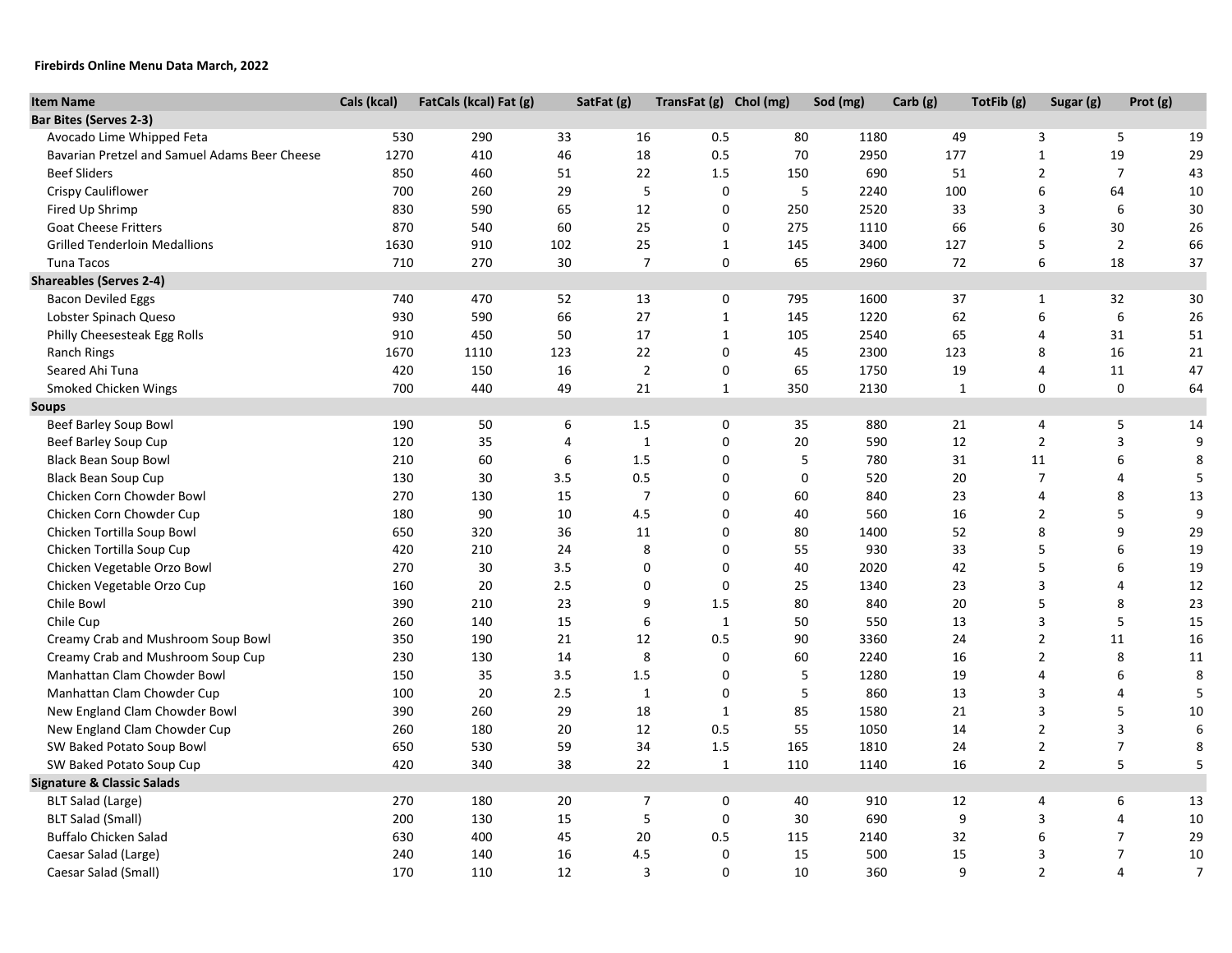| Colorado Chicken Salad                    | 650  | 220 | 24      | 4.5            | 0            | 135 | 510  | 51             | 9              | 40             | 40             |
|-------------------------------------------|------|-----|---------|----------------|--------------|-----|------|----------------|----------------|----------------|----------------|
| Grilled Chopped Cobb Salad                | 430  | 220 | 25      | 9              | 0            | 295 | 930  | 10             | 3              | 5              | 39             |
| <b>Grilled Salmon Salad</b>               | 560  | 350 | 39      | 8              | 0            | 85  | 810  | 22             | 8              | 12             | 33             |
| Grilled Shrimp and Strawberry Salad       | 470  | 260 | 29      | 9              | 0            | 185 | 480  | 29             | 10             | 16             | 29             |
| Grilled Tenderloin Salad                  | 380  | 190 | 21      | 11             | 0            | 105 | 910  | 11             | 4              | 5              | 37             |
| Mixed Greens Salad (Large)                | 340  | 240 | 27      | 5              | 0            | 15  | 40   | 24             | 9              | 14             | 6              |
| Mixed Greens Salad (Small)                | 250  | 180 | 21      | 3.5            | 0            | 10  | 30   | 17             | 6              | 10             | 4              |
| Seared Tuna Superfoods Salad              | 540  | 170 | 19      | 3              | 0            | 70  | 1520 | 37             | 11             | 7              | 56             |
| Spinach Salad (Large)                     | 360  | 230 | 25      | 9              | 0            | 230 | 1070 | 13             | 4              | 5              | 22             |
| Spinach Salad (Small)                     | 280  | 180 | 20      | $\overline{7}$ | 0            | 220 | 810  | 9              | 3              | 4              | 18             |
| Salad Dressing (2 fl oz Serving)          |      |     |         |                |              |     |      |                |                |                |                |
| Avocado Lime Vinaigrette Dressing         | 170  | 140 | 15      | $1.5\,$        | 0            | 0   | 130  | 9              | $\mathbf{1}$   | 6              | 0              |
| <b>Balsamic Vinaigrette Dressing</b>      | 230  | 170 | 19      | 2.5            | 0            | 5   | 310  | 14             | 0              | 13             | 0              |
| <b>Blue Cheese Dressing</b>               | 170  | 140 | 16      | 6              | 0            | 30  | 470  | 3              | 0              | $\overline{2}$ | 5              |
| <b>Caesar Dressing</b>                    | 310  | 280 | 31      | 4              | 0            | 60  | 170  | $\overline{2}$ | 0              | 0              | $\overline{2}$ |
| <b>Cilantro Lime Vinaigrette Dressing</b> | 210  | 160 | 19      | 1.5            | 0            | 0   | 170  | 12             | 0              | 8              | 0              |
| <b>Honey Mustard Dressing</b>             | 250  | 180 | 21      | 3              | 0            | 10  | 410  | 16             | 0              | 13             | 0              |
| Raspberry Chipotle Vinaigrette Dressing   | 300  | 260 | 29      | $\mathbf{2}$   | 0            | 0   | 125  | 16             | 0              | 11             | 0              |
| Roasted Garlic Ranch Dressing             | 340  | 330 | 36      | 7              | 0            | 35  | 550  | 6              | $\mathbf{1}$   | 4              | 1              |
| <b>Add to any Classic Salad</b>           |      |     |         |                |              |     |      |                |                |                |                |
| Seared Ahi Tuna                           | 230  | 50  | 5       | $\mathbf{1}$   | 0            | 65  | 1000 | $\mathbf{1}$   | $\mathbf{1}$   | 0              | 42             |
| Wood Grilled Chicken                      | 160  | 30  | 3.5     | $\mathbf{1}$   | 0            | 100 | 100  | 0              | 0              | 0              | $30\,$         |
| Wood Grilled Salmon                       | 280  | 160 | 18      | 4              | 0            | 75  | 570  | 0              | 0              | 0              | 28             |
| Wood Grilled Shrimp                       | 90   | 15  | 1.5     | 0              | 0            | 140 | 310  | 1              | 0              | 0              | 19             |
| Wood Grilled Tenderloin                   | 180  | 80  | 9       | 3              | 0            | 70  | 400  | 0              | 0              | 0              | 25             |
| <b>The Perfect Pair</b>                   |      |     |         |                |              |     |      |                |                |                |                |
| Beef Barley Soup Bowl                     | 190  | 50  | 6       | 1.5            | 0            | 35  | 880  | 21             | 4              | 5              | 14             |
| <b>Black Bean Soup Bowl</b>               | 210  | 60  | 6       | $1.5\,$        | 0            | 5   | 780  | 31             | 11             | 6              | 8              |
| <b>BLT Salad (Small)</b>                  | 200  | 130 | 15      | 5              | 0            | 30  | 690  | 9              | 3              | 4              | 10             |
| <b>BLT Sandwich</b>                       | 770  | 470 | 52      | 18             | 0            | 75  | 1680 | 43             | $\overline{2}$ | 10             | 25             |
| Caesar Salad (Small)                      | 170  | 110 | 12      | 3              | 0            | 10  | 360  | 9              | $\overline{2}$ | 4              | $\overline{7}$ |
| Cheeseburger                              | 910  | 510 | 56      | 23             | 2.5          | 175 | 1400 | 51             | 3              | 9              | 47             |
| Chicken Corn Chowder Bowl                 | 270  | 130 | 15      | $\overline{7}$ | 0            | 60  | 840  | 23             | 4              | 8              | 13             |
| Chicken Pasta Lunch                       | 1350 | 570 | 64      | 31             | $\mathbf{1}$ | 195 | 4280 | 125            | 8              | 10             | 54             |
| Chicken Tortilla Soup Bowl                | 650  | 320 | 36      | 11             | 0            | 80  | 1400 | 52             | 8              | 9              | 29             |
| Chicken Vegetable Orzo Bowl               | 270  | 30  | 3.5     | 0              | 0            | 40  | 2020 | 42             | 5              | 6              | 19             |
| Chile Bowl                                | 390  | 210 | 23      | 9              | 1.5          | 80  | 840  | 20             | 5              | 8              | 23             |
| Creamy Crab and Mushroom Soup Bowl        | 350  | 190 | 21      | 12             | 0.5          | 90  | 3360 | 24             | 2              | 11             | 16             |
| Crispy Flounder Filet Sandwich            | 730  | 380 | 42      | 9              | 0            | 55  | 1740 | 61             | 3              | 8              | 27             |
| Grilled Chicken Sandwich                  | 570  | 180 | 21      | 8              | 0            | 140 | 800  | 51             | 3              | 9              | 46             |
| Loaded Russet Baked Potato                | 360  | 230 | 25      | 12             | $0.5\,$      | 55  | 2560 | 28             | $\overline{2}$ | $\overline{2}$ | 6              |
| Manhattan Clam Chowder Bowl               | 150  | 35  | $3.5\,$ | $1.5\,$        | 0            | 5   | 1280 | 19             | 4              | 6              | 8              |
| Mixed Greens Salad (Small)                | 250  | 180 | 21      | 3.5            | 0            | 10  | 30   | 17             | 6              | 10             | 4              |
| New England Clam Chowder Bowl             | 390  | 260 | 29      | 18             | $\mathbf{1}$ | 85  | 1580 | 21             | 3              | 5              | $10\,$         |
| Smokehouse Chicken Sandwich               | 630  | 190 | 22      | 8              | 0            | 130 | 1190 | 60             | $\mathbf{1}$   | 20             | 44             |
| Spinach Salad (Small)                     | 280  | 180 | 20      | $\overline{7}$ | 0            | 220 | 810  | 9              | 3              | 4              | 18             |
|                                           |      |     |         |                |              |     |      |                |                |                |                |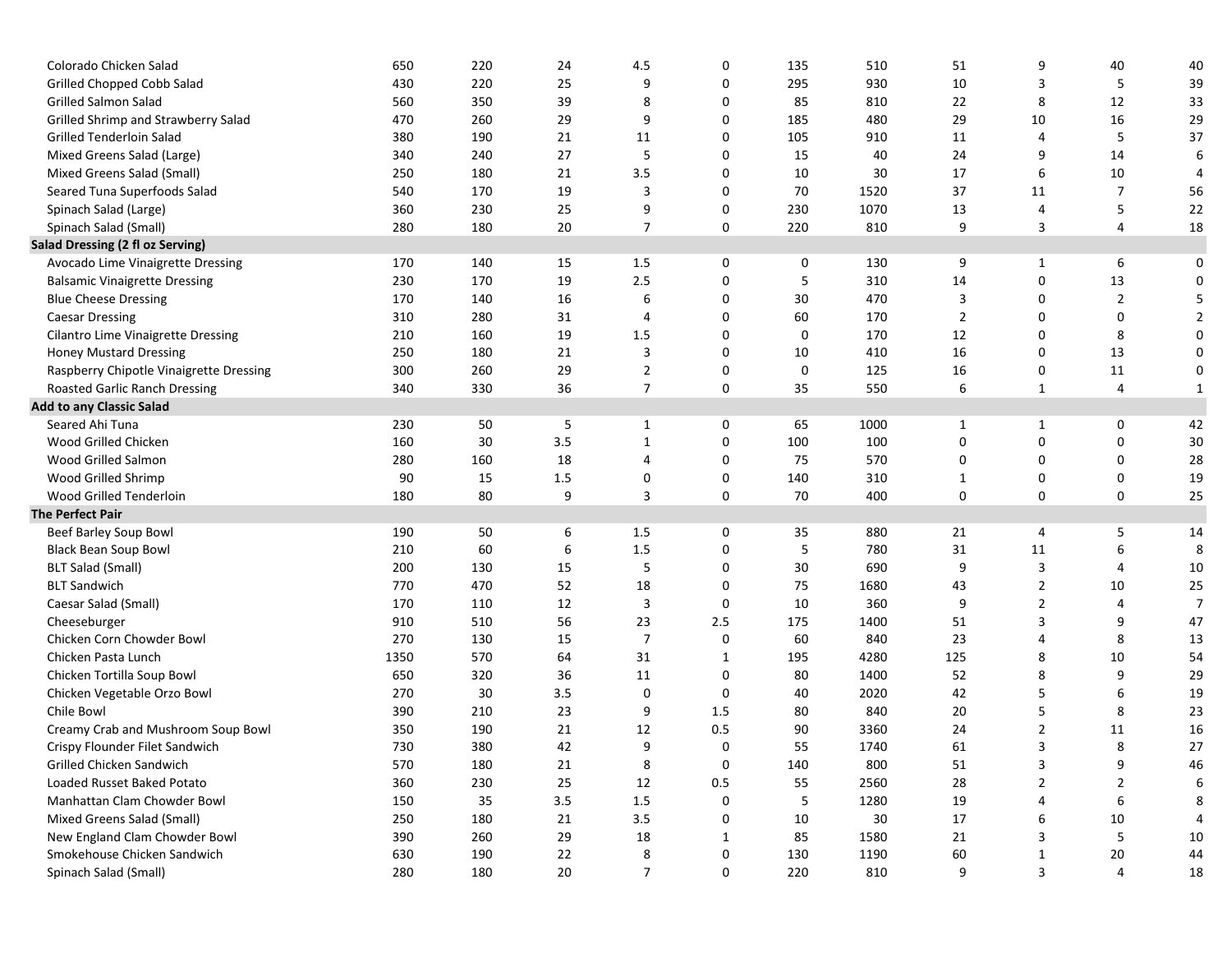| SW Baked Potato Soup Bowl            | 650  | 530 | 59          | 34             | 1.5            | 165 | 1810 | 24             | $\overline{2}$ | $\overline{7}$ | 8      |
|--------------------------------------|------|-----|-------------|----------------|----------------|-----|------|----------------|----------------|----------------|--------|
| <b>Handhelds</b>                     |      |     |             |                |                |     |      |                |                |                |        |
| Cheeseburger with Bacon              | 990  | 560 | 62          | 26             | 2.5            | 185 | 1700 | 52             | 3              | 9              | 51     |
| Cheeseburger                         | 910  | 510 | 56          | 23             | 2.5            | 175 | 1400 | 51             | 3              | 9              | 47     |
| Classic Club Sandwich                | 1070 | 590 | 66          | 21             | $\mathbf 0$    | 175 | 2380 | 61             | $\mathbf{1}$   | 16             | 53     |
| Durango Burger                       | 1130 | 640 | 72          | 24             | 2.5            | 180 | 3020 | 70             | 3              | 8              | 47     |
| Fresh Fish Tacos (Crispy)            | 720  | 350 | 39          | 9              | 0              | 45  | 2070 | 66             | 4              | 11             | 28     |
| Fresh Fish Tacos (Grilled)           | 470  | 200 | 23          | 6              | 0              | 65  | 1650 | 48             | 3              | 11             | 22     |
| Impossible Burger                    | 780  | 370 | 41          | 22             | 0              | 60  | 2060 | 58             | 6              | 6              | 44     |
| Kickin' Chicken Sandwich             | 970  | 590 | 66          | 14             | 0              | 100 | 1720 | 70             | 4              | 15             | $26\,$ |
| Portabella Sandwich                  | 440  | 180 | 20          | 6              | 0              | 25  | 500  | 57             | 6              | 12             | $16\,$ |
| Smokehouse Burger                    | 930  | 490 | 54          | 21             | 2.5            | 160 | 1950 | 61             | $\mathbf{1}$   | 20             | 45     |
| Smokehouse Chicken Sandwich          | 630  | 190 | 22          | 8              | $\mathbf 0$    | 130 | 1190 | 60             | $\mathbf{1}$   | 20             | 44     |
| <b>Steak Sandwich</b>                | 630  | 250 | 28          | 11             | 1              | 115 | 1220 | 53             | 3              | 9              | 41     |
| <b>Wood Fired Steaks</b>             |      |     |             |                |                |     |      |                |                |                |        |
| Aged Ribeye 12oz                     | 580  | 340 | 38          | 16             | 1.5            | 195 | 1630 | 6              | 0              | $\mathbf{1}$   | 53     |
| Aged Ribeye 16 oz                    | 740  | 430 | 48          | 20             | 1.5            | 255 | 1710 | 8              | 0              | $\mathbf{1}$   | $71\,$ |
| Blue Cheese Filet 7oz                | 530  | 280 | 31          | 15             | $\mathbf{1}$   | 155 | 1970 | 9              | $\mathbf{1}$   | 4              | 46     |
| <b>Blue Cheese Filet 9oz</b>         | 590  | 300 | 34          | 16             | $\mathbf{1}$   | 180 | 1990 | 9              | $\mathbf{1}$   | 4              | 57     |
| Cajun Ribeye 12 oz                   | 770  | 410 | 46          | 21             | 2              | 215 | 4460 | 32             | 0              | 0              | 53     |
| Cajun Ribeye 16 oz                   | 940  | 500 | 56          | 25             | 2.5            | 270 | 4540 | 34             | 0              | 0              | $71\,$ |
| Filet & Shrimp 7 oz                  | 550  | 310 | 34          | 15             | 1              | 285 | 1370 | 4              | 0              | $\overline{2}$ | 56     |
| Filet & Shrimp 9 oz                  | 620  | 330 | 37          | 16             | 1              | 315 | 2090 | 5              | 0              | $\overline{2}$ | 67     |
| Filet Mignon 7oz                     | 340  | 180 | 20          | 9              | 0              | 125 | 1610 | $\overline{2}$ | 0              | $\mathbf{1}$   | 38     |
| Filet Mignon 9oz                     | 410  | 200 | 23          | 10             | 0.5            | 155 | 1640 | $\overline{2}$ | 0              | $\mathbf{1}$   | 48     |
| Roasted Garlic Sirloin 12 oz         | 450  | 220 | 25          | 13             | 0.5            | 180 | 2030 | 3              | 0              | $\mathbf{1}$   | 53     |
| Roasted Garlic Sirloin 7 oz          | 260  | 120 | 13          | $\overline{7}$ | 0              | 100 | 1720 | $\overline{2}$ | 0              | $\mathbf{1}$   | $31\,$ |
| Surf & Turf 7 oz                     | 930  | 640 | 75          | 42             | 0.5            | 365 | 1840 | 8              | 1              | $\overline{2}$ | 62     |
| Surf & Turf 9 oz                     | 990  | 670 | 78          | 43             | $\mathbf{1}$   | 395 | 1870 | 8              | $\mathbf{1}$   | $\overline{2}$ | $72\,$ |
| <b>Enhance Your Steak</b>            |      |     |             |                |                |     |      |                |                |                |        |
| 1/2 Pound Lobster Tail               | 640  | 520 | 61          | 37             | 0              | 260 | 400  | 3              | 0              | 0              | 23     |
| Blue Cheese Sauce and Port Mushrooms | 240  | 160 | 18          | 10             | 0              | 50  | 360  | $\overline{7}$ | $\mathbf{1}$   | 4              | 8      |
| Cajun Butter                         | 150  | 130 | 15          | 9              | 0.5            | 40  | 620  | 3              | 0              | 0              | 0      |
| Chili Rub                            | 120  | 0   | $\mathbf 0$ | 0              | 0              | 0   | 3600 | 24             | 0              | 0              | 0      |
| Roasted Garlic Thyme Butter          | 140  | 130 | 15          | 9              | 0.5            | 40  | 530  | $\mathbf{1}$   | 0              | 0              | 0      |
| Wood Grilled Shrimp                  | 130  | 45  | 5           | 2.5            | 0              | 150 | 340  | $\overline{2}$ | 0              | 0              | 19     |
| <b>Specialties</b>                   |      |     |             |                |                |     |      |                |                |                |        |
| <b>Baby Back Ribs Dinner</b>         | 1160 | 730 | 81          | 29             | 0              | 225 | 1140 | 54             | 3              | 44             | 60     |
| Baby Back Ribs Lunch                 | 620  | 370 | 41          | 15             | 0              | 115 | 570  | 37             | 3              | 30             | 30     |
| Baja Shrimp Pasta                    | 1600 | 540 | 61          | 27             | $\mathbf{1}$   | 400 | 4390 | 170            | 13             | 14             | 85     |
| Chicken Pasta Dinner                 | 1650 | 740 | 83          | 39             | $\mathbf{1}$   | 285 | 5360 | 132            | 8              | 12             | 77     |
| Cilantro-Grilled Chicken Dinner      | 650  | 280 | 31          | 10             | $\pmb{0}$      | 225 | 660  | 25             | $\overline{2}$ | 6              | 66     |
| Cilantro-Grilled Chicken Lunch       | 490  | 240 | 27          | 9              | 0              | 130 | 560  | 25             | $\overline{2}$ | 6              | 36     |
| Pineapple Chicken Dinner             | 620  | 90  | 10          | $\overline{2}$ | 0              | 250 | 1520 | 50             | 5              | 39             | 81     |
| Pineapple Chicken Lunch              | 380  | 45  | 5           | $\mathbf{1}$   | 0              | 125 | 770  | 43             | 5              | 32             | 42     |
| Slow Roasted Prime Rib 10 oz         | 580  | 340 | 37          | 16             | $\overline{2}$ | 170 | 1130 | 3              | 0              | 0              | 59     |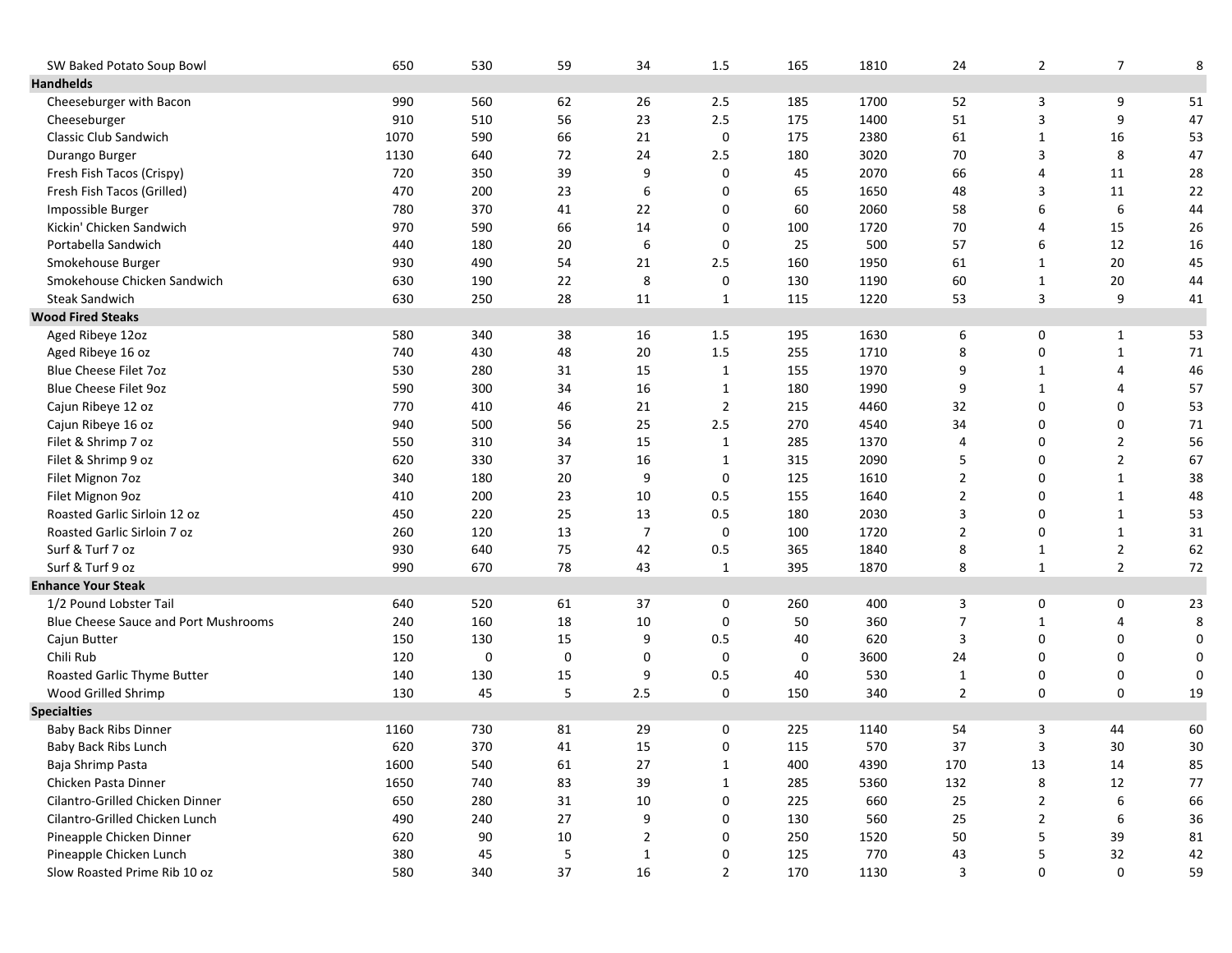| Slow Roasted Prime Rib 14 oz          | 800  | 470       | 52          | 22                  | 3            | 235         | 1470 | 4            | 0              | 0              | 83             |
|---------------------------------------|------|-----------|-------------|---------------------|--------------|-------------|------|--------------|----------------|----------------|----------------|
| Slow Roasted Prime Rib 18 oz          | 1030 | 600       | 67          | 29                  | 4            | 305         | 1810 | 5            | 1              | 0              | 106            |
| <b>Striped Bass</b>                   | 1010 | 540       | 60          | 24                  | 1            | 315         | 2240 | 42           | 8              | 6              | 69             |
| Wood Grilled Salmon Dinner            | 470  | 280       | 31          | 9                   | 0            | 115         | 680  | 10           | 3              | 5              | 39             |
| Wood Grilled Salmon Lunch             | 380  | 220       | 25          | 8                   | 0            | 90          | 660  | 10           | 3              | 5              | 30             |
| <b>Complements</b>                    |      |           |             |                     |              |             |      |              |                |                |                |
| Broccoli                              | 120  | 80        | 9           | 5                   | 0            | 20          | 150  | 9            | 4              | 3              | 5              |
| Cider Slaw                            | 530  | 420       | 47          | 12                  | 0            | 60          | 330  | 25           | 4              | 19             | 3              |
| Fresh Fruit                           | 120  | 5         | 0.5         | 0                   | 0            | 0           | 15   | 30           | 4              | 23             | 2              |
| Fresh Vegetables                      | 140  | 80        | 9           | 5                   | 0            | 20          | 150  | 14           | 4              | 8              | 4              |
| Loaded Russet Baked Potato            | 360  | 230       | 25          | 12                  | 0.5          | 55          | 2560 | 28           | $\overline{2}$ | $\overline{2}$ | 6              |
| Panela Bread with Butter (Individual) | 180  | 130       | 15          | $\overline{2}$      | 0            | 15          | 380  | 30           | $\mathbf{1}$   | 0              | 5              |
| Panela Bread with Butter (Loaf)       | 550  | 400       | 44          | 6                   | 0            | 40          | 1130 | 90           | 3              | 0              | 15             |
| Parmesan Mashed Potatoes              | 490  | 230       | 26          | 16                  | 1            | 75          | 2370 | 55           | 6              | 5              | $12\,$         |
| Port Mushrooms                        | 300  | 120       | 14          | $\overline{7}$      | 0            | 30          | 490  | 20           | $\overline{2}$ | 10             | $\overline{7}$ |
| <b>Seasoned Steak Fries</b>           | 610  | 250       | 28          | 4.5                 | 0            | 0           | 950  | 79           | 10             | 0              | 9              |
| Southwest Au Gratin Potatoes          | 440  | 220       | 24          | 18                  | 0            | 90          | 980  | 25           | 3              | 4              | 17             |
| <b>Tater Tots</b>                     | 920  | 510       | 57          | 8                   | 0            | 0           | 1950 | 95           | 8              | 0              | $\overline{7}$ |
| <b>Temptations</b>                    |      |           |             |                     |              |             |      |              |                |                |                |
| 5 Layer Lemon Cake                    | 1100 | 430       | 47          | 31                  | 1            | 260         | 430  | 161          | $\mathbf{1}$   | 133            | $10\,$         |
| <b>Big Daddy Chocolate Cake</b>       | 1750 | 720       | 80          | 38                  | $\mathbf{1}$ | 135         | 1230 | 257          | 12             | 173            | 19             |
| Carrot Cake                           | 1480 | 860       | 96          | 43                  | 1.5          | 150         | 730  | 146          | $\overline{7}$ | 100            | 14             |
| Chocolate Brownie                     | 1130 | 450       | 50          | 20                  | 0            | 155         | 430  | 153          | 5              | 110            | 14             |
| Creme Brulee Cheesecake               | 1070 | 620       | 69          | 41                  | 2.5          | 345         | 550  | 104          | $\mathbf{1}$   | 82             | 13             |
| <b>Beverages</b>                      |      |           |             |                     |              |             |      |              |                |                |                |
| Alex's Lemonade                       | 200  | 0         | 0           | 0                   | 0            | 0           | 15   | 53           | 0              | 49             | 0              |
| Barq's Root Beer                      | 180  | 0         | 0           | 0                   | 0            | 0           | 70   | 48           | 0              | 48             | 0              |
| Coke                                  | 160  | 0         | 0           | 0                   | 0            | 0           | 50   | 43           | 0              | 43             | 0              |
| Columbian Coffee                      | 0    | 0         | 0           | 0                   | 0            | 0           | 0    | 0            | 0              | 0              | 0              |
| Diet Coke                             | 0    | 0         | $\mathbf 0$ | 0                   | 0            | 0           | 45   | 0            | 0              | 0              | 0              |
| Fiji Natural Artesian Water           | 0    | 0         | 0           | 0                   | 0            | $\mathbf 0$ | 0    | 0            | 0              | 0              | 0              |
| Iced Tea                              | 5    | 0         | 0           | $\Omega$            | 0            | 0           | 10   | $\mathbf{1}$ | 0              | 0              | 0              |
| San Pellegrino Sparkling Water        | 0    | 0         | 0           | 0                   | 0            | 0           | 0    | 0            | 0              | 0              | 0              |
| Sprite                                | 170  | 0         | 0           | 0                   | 0            | 0           | 40   | 44           | 0              | 39             | 0              |
| <b>Seasonal Mocktails</b>             |      |           |             |                     |              |             |      |              |                |                |                |
| Charred Pineapple Agua Fresca         | 120  | 0         | 0           | 0                   | 0            | 0           | 0    | 32           | $\overline{2}$ | 26             | 1              |
| Lady Lavender                         | 260  | 0         | 0           | 0                   | 0            | 0           | 20   | 65           | 0              | 33             | 1              |
| Raspberry No-Jito                     | 150  | 0         | $\mathbf 0$ | 0                   | 0            | $\mathbf 0$ | 5    | 71           | 0              | 34             | 0              |
| <b>Classic Cocktails</b>              |      |           |             |                     |              |             |      |              |                |                |                |
| Dirty Bird                            | 250  | 45        | 5           | $\overline{2}$      | 0            | 5           | 770  | 0            | 0              | 0              | 2              |
| Double Diamond                        | 240  | 0         | 0           | $\mathsf{O}\xspace$ | 0            | $\pmb{0}$   | 0    | 11           | 0              | 10             | 0              |
| Lemonade Drop                         | 170  | $\pmb{0}$ | 0           | 0                   | 0            | 0           | 0    | 18           | 0              | 17             | 0              |
| Perfect Margarita                     | 190  | $\pmb{0}$ | 0           | 0                   | 0            | 0           | 0    | 18           | $\mathbf{1}$   | 13             | 0              |
| Siesta Sangria (Red)                  | 230  | $\pmb{0}$ | 0           | 0                   | 0            | 0           | 10   | 24           | $\mathbf{1}$   | 19             | 0              |
| Siesta Sangria (White)                | 220  | 0         | 0           | 0                   | 0            | 0           | 10   | 32           | $\mathbf{1}$   | 29             | 1              |
| <b>Seasonal Cocktails</b>             |      |           |             |                     |              |             |      |              |                |                |                |